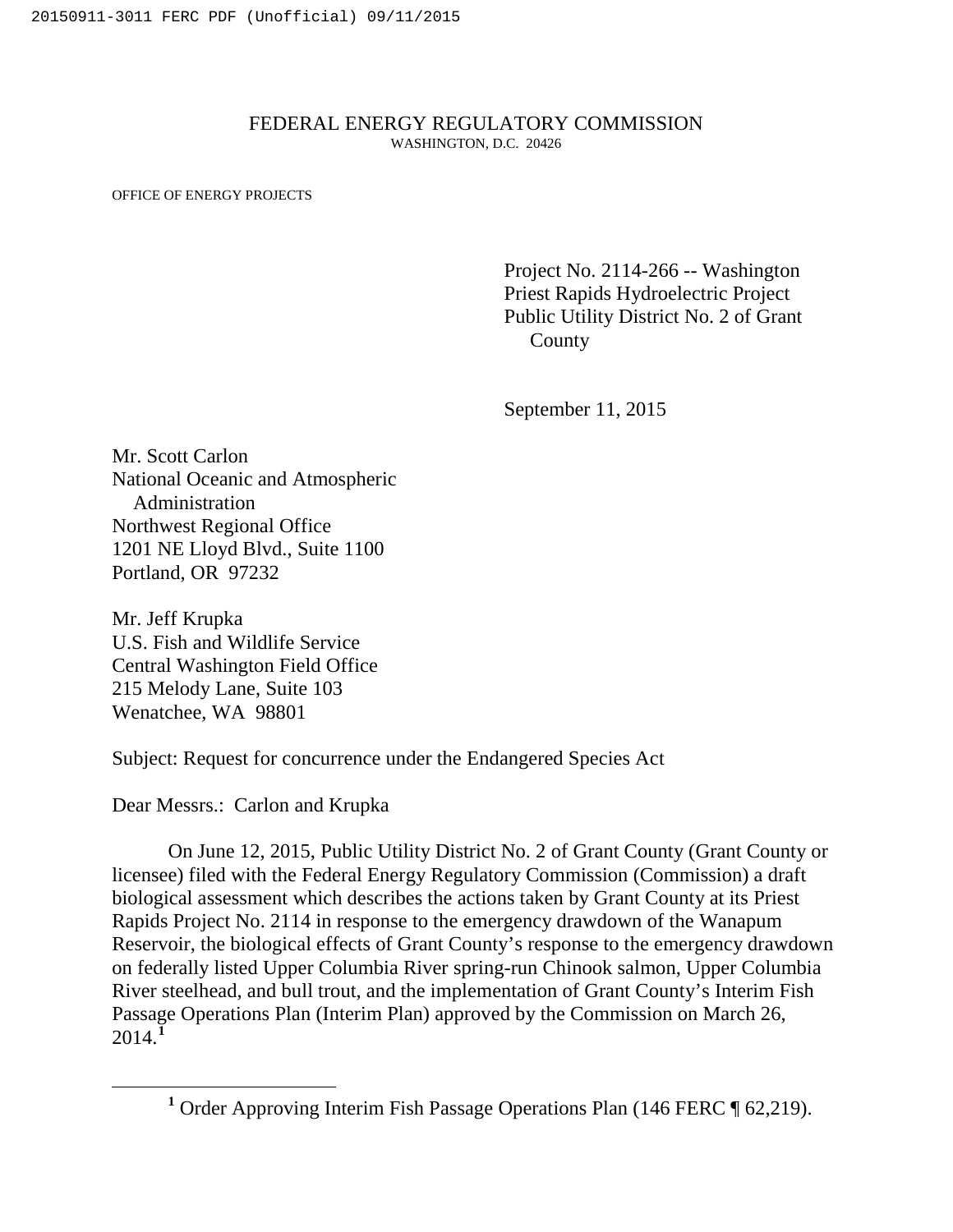Project No. 2114-266 - 2 -

On February 27, 2014, a 2 inch-wide, 65-foot-long horizontal fracture was discovered on a spillway pier at Wanapum Dam. An immediate drawdown of the Wanapum Reservoir commenced. The Wanapum development and the downstream Priest Rapids development comprise the Priest Rapids Project No. 2114.

On March 19, 2014, the Commission staff initiated emergency consultation under the Endangered Species Act with the National Marine Fisheries Service and the U.S. Fish and Wildlife Service and designated Grant County the Commission's non-federal representative for informal consultation.

Under the Interim Plan, Grant County modified the exits of the left and right bank fishways at Wanapum Dam. Weir boxes were installed near the exit of each fishway and supplied with flow via four electric pumps stationed at each ladder. The weir boxes used a false weir to attract fish from the fishway pools. Fish attracted from the pools swam past or jump the false weir and entered a flume which descended to the forebay close to the water surface near the existing fishway exit.

We have reviewed Grant County's draft Biological Assessment and we are adopting the draft BA without change as the Commission's BA. In summary, the BA concludes that Grant County's response to the Wanapum Dam emergency and the implementation of the Interim Plan, may have affected, but were not likely to have adversely affected Upper Columbia River ESU spring-run Chinook salmon, Upper Columbia River DPS steelhead, and Columbia River bull trout DPS.

The BA concludes that the emergency actions taken and the implementation of the Interim Plan did not destroy or adversely modify designated critical habitat for Upper Columbia River spring-run Chinook salmon, Upper Columbia River steelhead, and bull trout. Similarly, the BA concludes that emergency actions taken and the implementation of the Interim Plan will not adversely affect Essential Fish Habitat Upper Columbia River spring-run Chinook salmon.

A copy of Grant County's draft biological assessment (now considered to be our BA) can be accessed using this link; <http://elibrary.ferc.gov/idmws/common/opennat.asp?fileID=13902032>

Please file your concurrence with our not likely to adversely affect determinations on federally listed Upper Columbia River spring-run Chinook salmon, Upper Columbia River steelhead, and bull trout, as well as their critical habitat within 30 days from the date of this letter. The Commission strongly encourages electronic filing of your response using the Commission's eFiling system at http://www.ferc.gov/docsfiling/efiling.asp. For assistance, please contact FERC Online Support at FERCOnlineSupport@ferc.gov, (866) 208-3676 (toll free), or (202) 502-8659 (TTY). In lieu of electronic filing, please send a paper copy to: Secretary, Federal Energy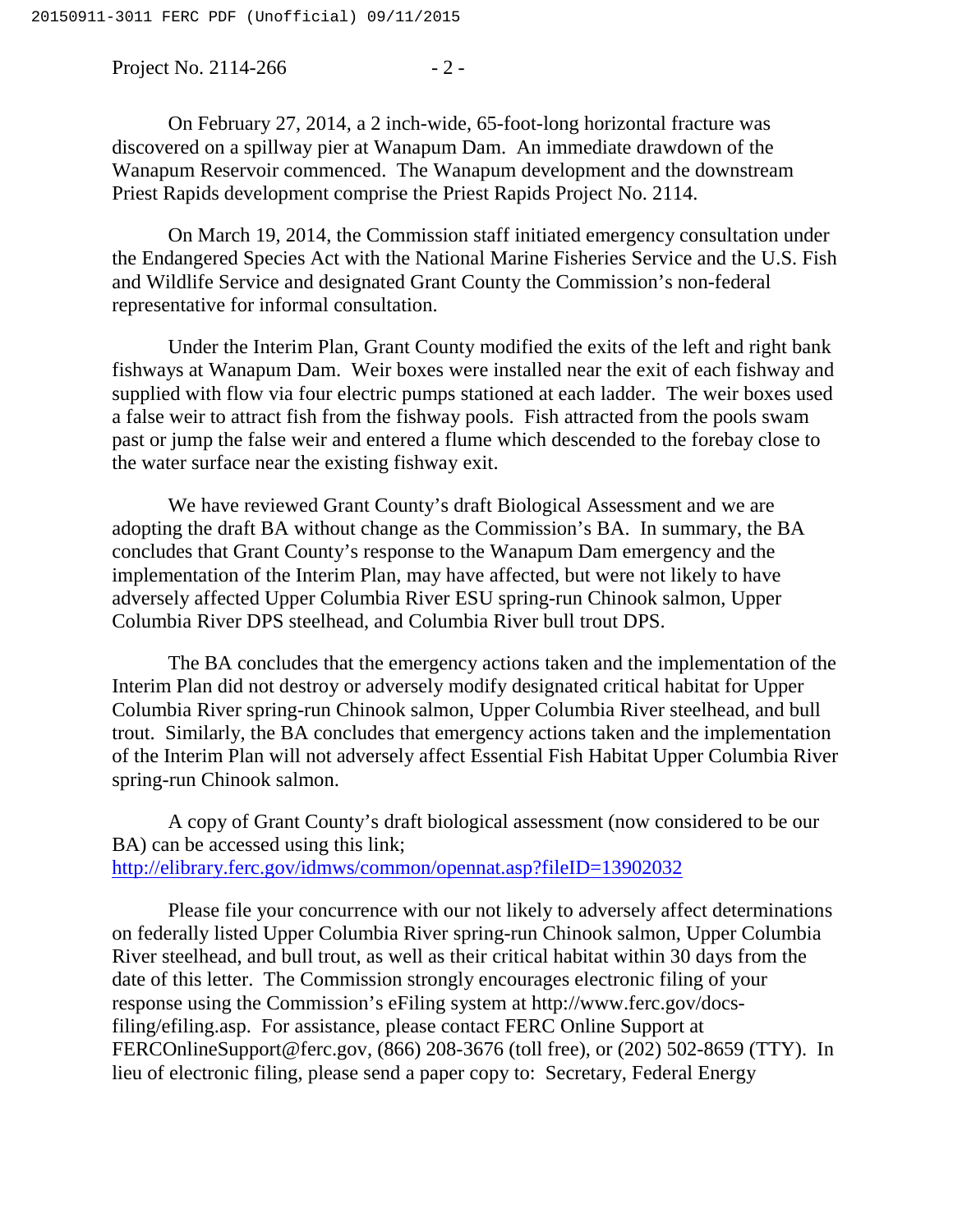Project No. 2114-266 - 3 -

Regulatory Commission, 888 First Street NE, Washington, D.C. 20426. The first page of any filing should include docket number P-2114-266.

Thank you for your cooperation. If you have any questions concerning this matter, contact Mark Pawlowski at (202) 502-6052.

Sincerely,

Am Hin

Steve Hocking, Chief Environmental and Project Review Branch Division of Hydropower Administration and Compliance

cc: Mr. Steve Lewis U.S. Fish and Wildlife Service Central Washington Field Office 215 Melody Lane, Suite 103 Wenatchee, WA 98801